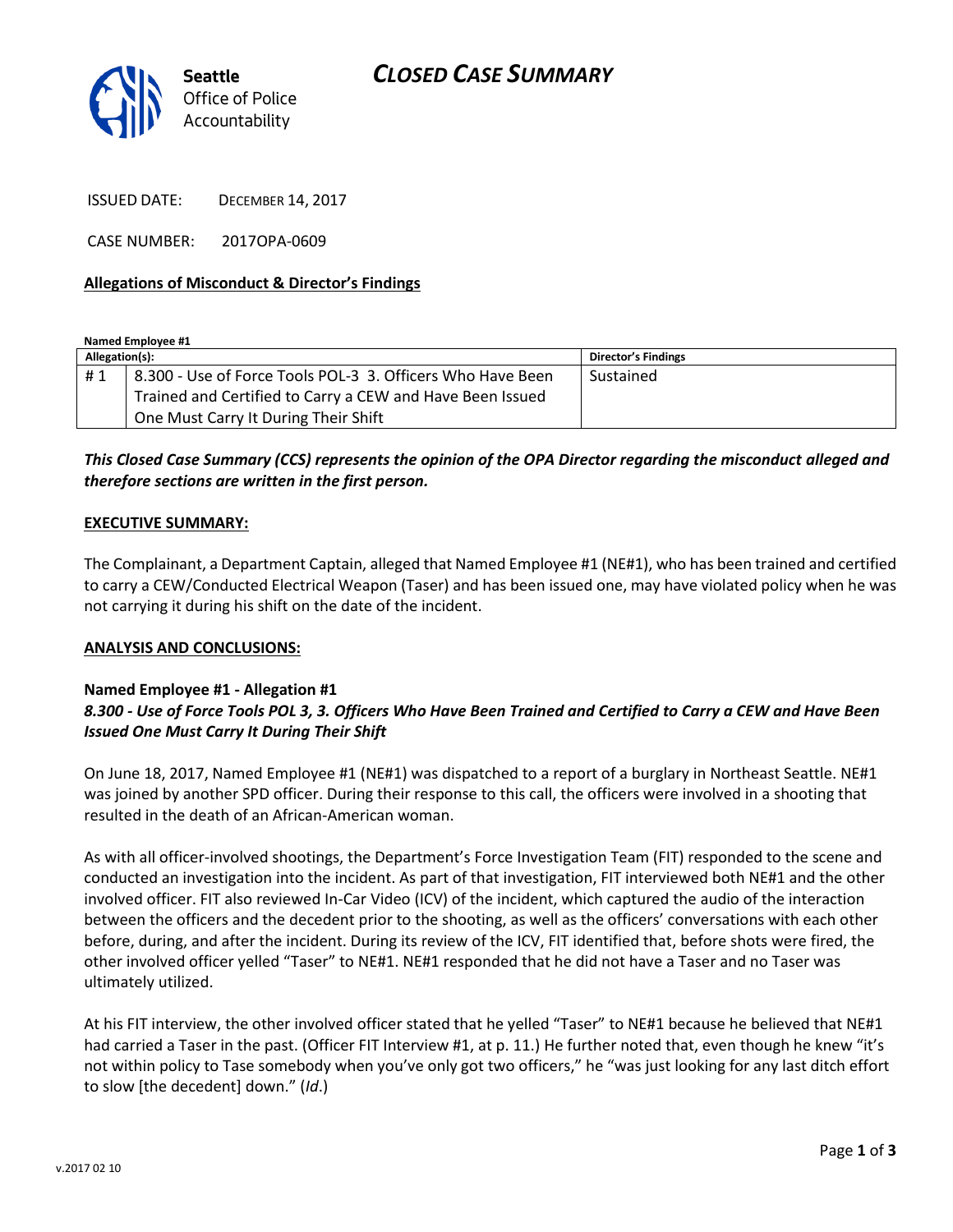



OPA CASE NUMBER: 2017OPA-0609

NE#1 recounted that when the other involved officer yelled "Taser," NE#1 replied that he did not have a Taser. (NE#1 FIT Interview #1, at p. 5.) NE#1 was asked by FIT whether he was "a Taser officer." (*Id*. at p. 15.) NE#1 stated that he was Taser trained, but did not directly answer FIT's question. (*Id*. at pp. 15-16.) NE#1 added that he did not carry a Taser at the time of the incident. (*Id*. at p. 16.) When asked how long he had not carried a Taser, NE#1 guessed that it had been between 1 ½ and 2 weeks. (*Id*.) NE#1 stated that he had not turned the Taser into the Training Unit, but had instead replaced it on his vest with OC Spray and a baton. (*Id*.) NE#1 indicated that he stopped carrying his Taser because the battery died and confirmed that he had not yet contacted the Training Unit to obtain a replacement battery. (*Id*.) NE#1 stated that he had told his squad mates that he was not carrying a Taser any more, but it was unclear from NE#1's FIT interviews whether the other involved officer was among those that he told. (*Id*.) NE#1 apparently did not tell anyone else, including the Taser Coordinator or the Quartermaster. (NE#1 FIT Interview #3, at p. 9.)

NE#1 asserted, similarly to the other involved officer, that a Taser would not have been appropriate under the circumstances facing him during the incident. NE#1 specifically stated the following: "I didn't feel [the Taser] would have been an appropriate uh tool to have out at the time based on the, the knife that she just tried to stab me with." (NE#1 FIT Interview #1, at p. 5.) NE#1 further explained that "a Taser is not an appropriate tool for a lethal force encounter," and stated that, in his opinion, "if you did have a Taser in your hand and you're encountered with a lethal force encounter, you're train[ed] to, get rid of your Taser and go to your firearm." (*Id*. at p. 17.)

As a result of its investigation and the officers' FIT interviews, FIT referred NE#1's failure to carry his Taser to OPA as potential misconduct. OPA initiated this investigation, which included gathering NE#1's training records, reviewing Department Taser training and policy, interviewing NE#1 and the other involved officer, and interviewing SPD's Taser coordinator.

At his OPA interview, in response to virtually every question asked concerning his Taser training, NE#1 stated that he did not recall. (*See, e.g.,* NE#1 OPA Interview, at pp. 6-7, 9.) NE#1 told OPA that he did not have his Taser on his person during the incident and that he left it in his locker. (*Id*. at p. 11.) NE#1 affirmed that the Taser was left in his locker for multiple shifts prior to the incident. (*Id*. at pp. 11-12.) NE#1 was asked whether he ever informed the other involved officer that he was no longer carrying his Taser and NE#1 responded that he did not recall. (*Id*. at pp. 14-15.) He affirmed that he did not tell anyone else aside from general squad mates that he was not carrying a Taser, including his sergeant and the Taser coordinator. (*Id*. at pp. 15-17.) When asked why he did not do so, NE#1 indicated his belief that by carrying an alternate less lethal device, instead of his Taser, he was in compliance with policy. (*Id*.) As explained below, this belief is incorrect and is contrary to Department policy and training.

NE#1's training records indicated that received Taser operator training in October 2015, and that he was re-certified in September of 2016. (*See* NE#1 Training Records.) The Training Unit, through the SPD Taser coordinator, affirmed that the requirement that Taser-trained officers carry their Tasers during every shift was highlighted during the 2015 Taser training. (SPD Taser coordinator OPA Interview, at pp. 10-11.) As such, NE#1, who attended this training, knew or should have known of this requirement. The Taser coordinator further indicated that officers were trained in 2015 that when their Tasers malfunctioned, they were to: "leave their Taser in their locker,…notify their supervisor, ensure that they're carrying pepper spray or batons,…and then to contact [the Taser coordinator] immediately." (*Id*. at p. 20.) Lastly, the Taser coordinator stated that officers were trained in 2015 to contact him personally concerning any malfunction with a Taser and/or if the Taser's battery needed to be replaced, as well as to notify him when